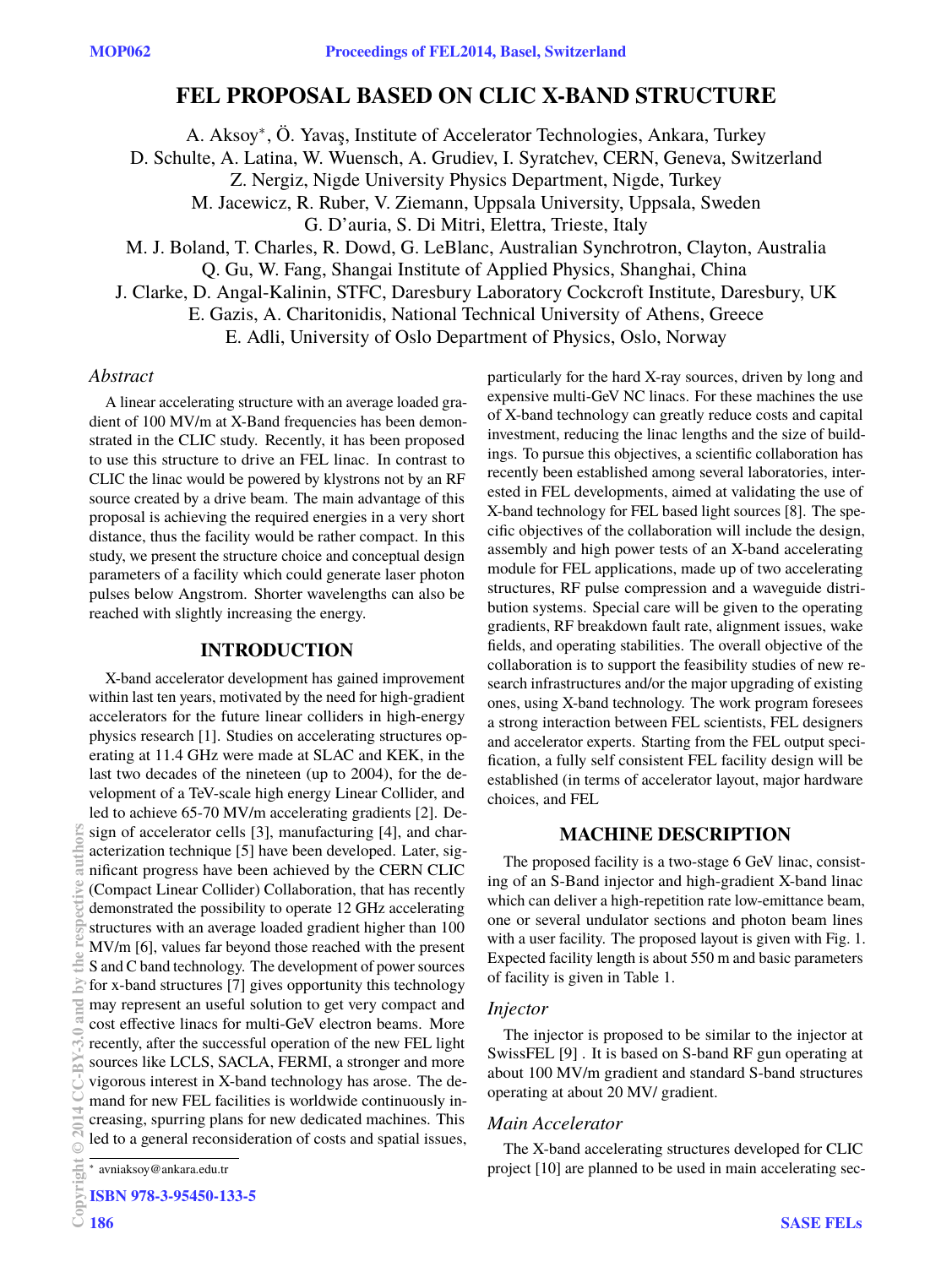

Figure 1: Layout of proposed facility.

|              | Table 1: Basic Parameters of an X-FEL Facility Based on |  |  |  |
|--------------|---------------------------------------------------------|--|--|--|
| X-band Linac |                                                         |  |  |  |

|            | Parameter                         | Unit       | Value     |
|------------|-----------------------------------|------------|-----------|
|            | Energy                            | GeV        | 6         |
| Main Linac | <b>Bunch Charge</b>               | pC         | 250       |
|            | Normalized emittance              | µmrad      | < 0.5     |
|            | RF pulse length at structure      | ns         | 150       |
|            | Pulse repetition rate             | Hz         | 50-100    |
|            | Number of bunches per pulse       | #          | $1 - 3$   |
|            | Linac frequency                   | <b>GHz</b> | 12        |
|            | No of structures per RF module    | #          | 10        |
|            | Total (effective) module length   | m          | 10(7.5)   |
|            | Number of RF modules needed       | #          | 12        |
|            | Linac gradient                    | MV/m       | 65        |
|            | No of klystrons per RF module     | #          | 2         |
|            | Klystron output power             | MW         | 50        |
|            | Klystron output pulse length      | $\mu$      | 1.5       |
|            | Total (effective) linac length    | m          | 150 (100) |
| Injector   | Energy                            | MeV        | 300       |
|            | Linac frequency                   | GHz        | 3         |
|            | Linac gradient                    | MV/m       | 20        |
|            | Number of klystrons               | #          | 5         |
|            | Klystron output Power             | MW         | 50        |
|            | Total (effective) injector length | m          | 50 (25)   |

tion. In order to define structure parameters initially we have the impact of single bunch wake field along the main linac. As the beam traverses down along the linac, the head of a single bunch undergoes an unperturbed transverse motion. On the other hand the tail, experiences deflection due to the wake excited by the preceding particles. The amplitude of the deflection in normalized transverse coordinates so called amplification factor will be

$$
A = \frac{Ne^2}{2} \int_0^L \frac{\beta(s)}{E(s)} W_{\perp}(s) ds \tag{1}
$$

where *N* is number of particles per bunch,  $\beta$  is beta function along the linac,  $E$  is energy and  $W_{\perp}$  is the transverse wake potential of the structures [11]. Figure 2 shows the curves of maximum amplifications of max $\left[\frac{A_x}{A_{x0}}\right] = 0.1$  and 0.4 versus gradient of two different CLIC structure (CLIC-502 [10], CLIC-G [12]). As it can be seen on the figure in order to get  $\max[\frac{A_x}{A_{x0}}] = 0.4$  the gradient of CLIC-G structure must be more than 110 MV/m while the gradient above 35 MV/m is acceptable for CLIC-502 type of structure. Both structure do not allow to get max $\left[\frac{A_x}{A_{x_0}}\right] = 0.1$  amplification.



Figure 2: Amplification factor of a single bunch versus gradient and *<sup>a</sup>*/λ of structures.

Figure 3 shows the amplification of slices along a Gaussian bunch using CLIC-502 structure with structure parameter of  $a/\lambda = 0.15$  and gradient of  $G = 65$  MV/m. In the calculation simplified wake model for CLIC structure has been used. As it can be on the figure the amplification of tail in real coordinates is below 0.2 but the angle reaches 1.6.



Figure 3: Deflection of slices along Gaussian bunch.

Cost estimation has been done using the structure database of CLIC taking into account wake field effect and

- Structure;  $a/\lambda$ , gradient, length, input power
- Module; pulse compressor, number of structure per module

and the cost has been compared between each other. The summary of cost estimation is given with Table 2

187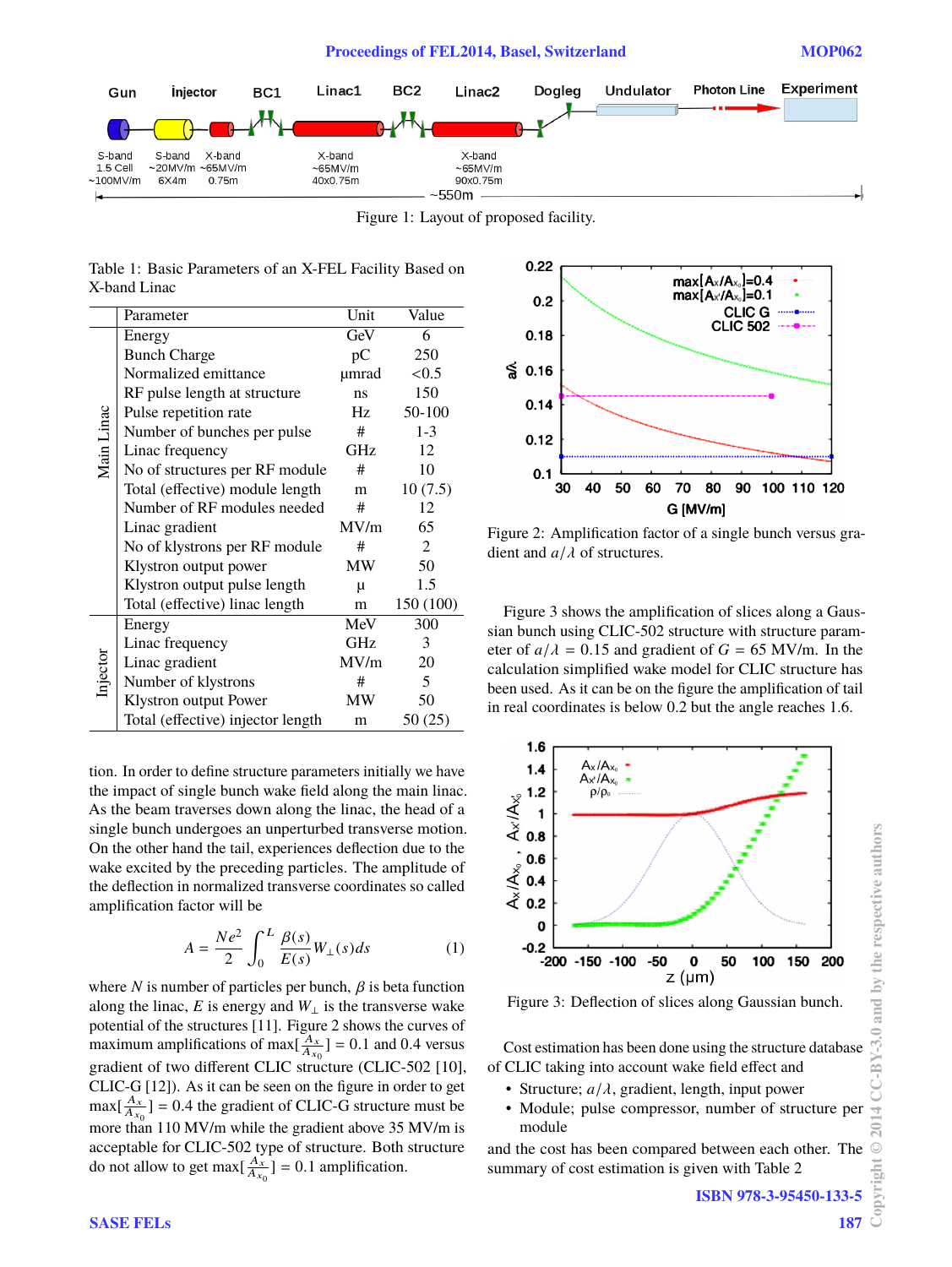| Parameter                     | CLIC-502      |                             | Optimum                     |
|-------------------------------|---------------|-----------------------------|-----------------------------|
| Structures per RF unit        | 12            | 16                          | 10                          |
| Klystrons per RF unit         | $\mathcal{L}$ | $\mathcal{D}_{\mathcal{L}}$ | $\mathcal{D}_{\mathcal{L}}$ |
| Structure length (m)          | 0.23          | 0.23                        | 0.75                        |
| $a/\lambda$                   |               | $0.145 \mid 0.145$          | 0.125                       |
| Allowed gradient (MV/m)       | 100           | 100                         | > 80                        |
| Operating gradient (MV/m)     | 77            | 67.5                        | 65                          |
| Energy gain per RF unit (MeV) | 213           | 248                         | 488                         |
| RF units needed               | 27            | 23                          | 12                          |
| <b>Total klystrons</b>        | 54            | 46                          | 24                          |
| Linac active length (m)       | 74            | 84                          | 88                          |
| Cost estimate (a.u.)          | 76.2          | 71.5                        | 51.7                        |

Table 2: Summary of Basic Parameters of Cost Optimization

# *Pulse Compressor and RF Module Layout*

Using the results given in Table 2, 10 structures will be installed on one RF module and fed by one RF station which is essentially is combination two klystrons. Schematic view of the module and power combination/distribution system is given with Fig. 4.



Figure 4: Layout of proposed facility.

Two klystron that each has power of 50 MW and pulse length of 1.5 µs will be driven by two individual modulator. The RF pulses will be combined with hybrids combiners. Single RF pulse that has 100 MW power and 1.5 µs length will be compressed to 150 ns by SLED-II delay lines [13]. After compression expected RF power is 468 MW. The compressed power will be distributed by an RF network to each structure evenly which means each structure will be fed by 46.8 MW power yielding 68.8 MV/m gradient. Copyright  $\odot$  2014 CC-BY-3.0 and by the respective authors

# **SIMULATIONS**

Preliminary simulations has been performed for the injector, main accelerating section and FEL generation.

### *Injector*

auth

ive

bv

 $3.0$  and

Ř

 $\approx$ 

ā

Similar to LCLS [14] a 1.5 cell photo cathode RF gun operating 100 MV/m gradient at 3 GHz is proposed for the electron source. The cathode of the gun is assumed to deliver 250 pC bunch charge and 9 ps full width half maximum

ISBN 978-3-95450-133-5

bunch length. Travelling wave accelerating structures that are operating with 20 MV/m gradient at 3 GHz are fallowed the RF gun similar to SwissFEL. Astra code [15] has been used for simulations and optimization injector section. The beam size and emittance along the RF gun and two RF structures of injector is given with Figs. 5. As it can be seen the projected normalized emittance  $\varepsilon_x$  is below 0.5 mm.mrad.



Figure 5: Emittance and horizontal beam size through the injector.

# *Main Accelerating Section*

The injector is followed by an X-Band structure as a chirp linearizer in order to perform better bunch compression. A bunch compressor is located after the linearizer structure afterward two stage main accelerating section separated with bunch compressor is proposed for the main accelerating section (see Fig. 1). FODO type of lattice is proposed for beam transport and Elegant code [16] has been used for tracking.



Figure 6: Beam energy, and Twiss functions along the main linac.

Figures 6 and 7 show the beam energy and Twiss functions along the linac and final longitudinal phase space of the bunch. As it can be seen on Fig. 7 the bunches are compressed down to  $\sigma_t$  = 26 fs ( $\sigma_z$  = 8 µm) and RMS energy spread at the end of linac is  $\sigma_E/E = 0.06\%$ 

### *Lasing Section*

For the lasing section it is proposed that planar undulators each has about 4.2 m length are located on FODO type of